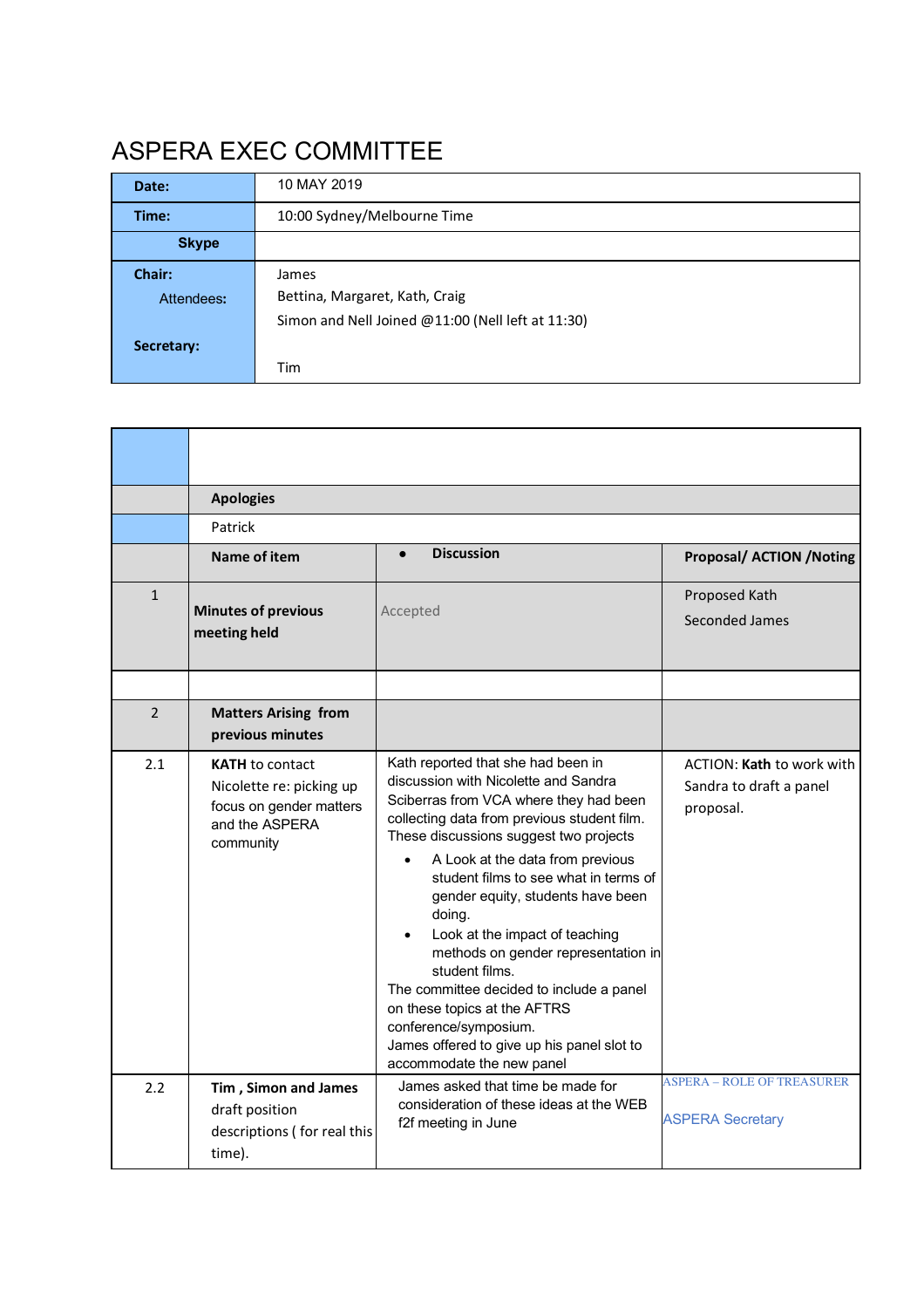| 2.3 | • Bettina to organize a f2f<br>WEB site discussion<br>working bee for the 19 Jun<br>10 10-4 at UTS.<br>• Committee to circulate a<br>inspirational web site for<br>discussion. | To be Covered under Item 5                                                                                                                                                                                                                                                                                                                                                                                                                                                                                                                                                                                                                                                                                                                                                                                                                                       |                                                                                                                                                                                                                                                                                                                                                                                                                                                                        |
|-----|--------------------------------------------------------------------------------------------------------------------------------------------------------------------------------|------------------------------------------------------------------------------------------------------------------------------------------------------------------------------------------------------------------------------------------------------------------------------------------------------------------------------------------------------------------------------------------------------------------------------------------------------------------------------------------------------------------------------------------------------------------------------------------------------------------------------------------------------------------------------------------------------------------------------------------------------------------------------------------------------------------------------------------------------------------|------------------------------------------------------------------------------------------------------------------------------------------------------------------------------------------------------------------------------------------------------------------------------------------------------------------------------------------------------------------------------------------------------------------------------------------------------------------------|
| 2.4 | <b>TIM</b> to fix the page<br>numbers on the<br>constitution's contents<br>page                                                                                                | Tim brought the committee's attention<br>to the unfortunate Appendix 3 of the<br>Constitution Schedule of Annual<br>Membership Fees.<br>The Actions for this item were decided at the end<br>of the meeting under any other business.)                                                                                                                                                                                                                                                                                                                                                                                                                                                                                                                                                                                                                           | Constitution page numbers<br>done.<br><b>ACTION:</b><br>Tim to set up an AGM<br>folder in the ASPERA drop<br>box.<br>Simon to investigate the<br>legal requirement for<br>changing an appendix to<br>the constitution.                                                                                                                                                                                                                                                 |
| 3   | <b>Conference and</b><br><b>Sightlines Update</b>                                                                                                                              |                                                                                                                                                                                                                                                                                                                                                                                                                                                                                                                                                                                                                                                                                                                                                                                                                                                                  |                                                                                                                                                                                                                                                                                                                                                                                                                                                                        |
| 3.1 | <b>Conference Committee</b><br><b>Report</b>                                                                                                                                   | Nell joined the Meeting at 11:00 and<br>reported that:<br>Registration was good to go<br>$\bullet$<br>pending the text being approved.<br>That David was back on Monday<br>AFTRS to take over the panel<br>chair coms from James.<br>That the schedule would be<br>finalised by end of next week<br>(17MAY)<br>That despite the AFTRS panels<br>being tardy they are all committed.<br>She is waiting for confirmation<br>from key note Uncle Bruce. Mark<br>Rose is back up key note.<br>Space is booked for the Social<br>event with drinks on day one.<br>James informed Nell of the committee's<br>decision re a panel on Gender (see item<br>2.1). Nell asked for AFTRS input and<br>suggested Monica Davidson as a panel<br>member due to her association with WIFT.<br>Nell Left the meeting at 11:00.<br>Committee discussed Conference EOI for<br>2020. | Margaret's Schedule<br><b>UPDATE</b><br><b>ACTION:</b><br>James to forward panel<br>correspondence to David.<br>Nell to organize<br>Program/schedule<br>confirmation skype with James<br>and David.<br><b>Nell to encourage AFTRS</b><br>Panel chairs to submit their<br>documents<br><b>Nell</b> to schedule based on<br>Margaret's draft noting the<br>temporal anomalies in that<br>draft.<br>DECISION:<br>Wait to see the outcome of the<br>2019 conference format |
| 3.2 | <b>Sightlines Report?</b>                                                                                                                                                      | No report                                                                                                                                                                                                                                                                                                                                                                                                                                                                                                                                                                                                                                                                                                                                                                                                                                                        |                                                                                                                                                                                                                                                                                                                                                                                                                                                                        |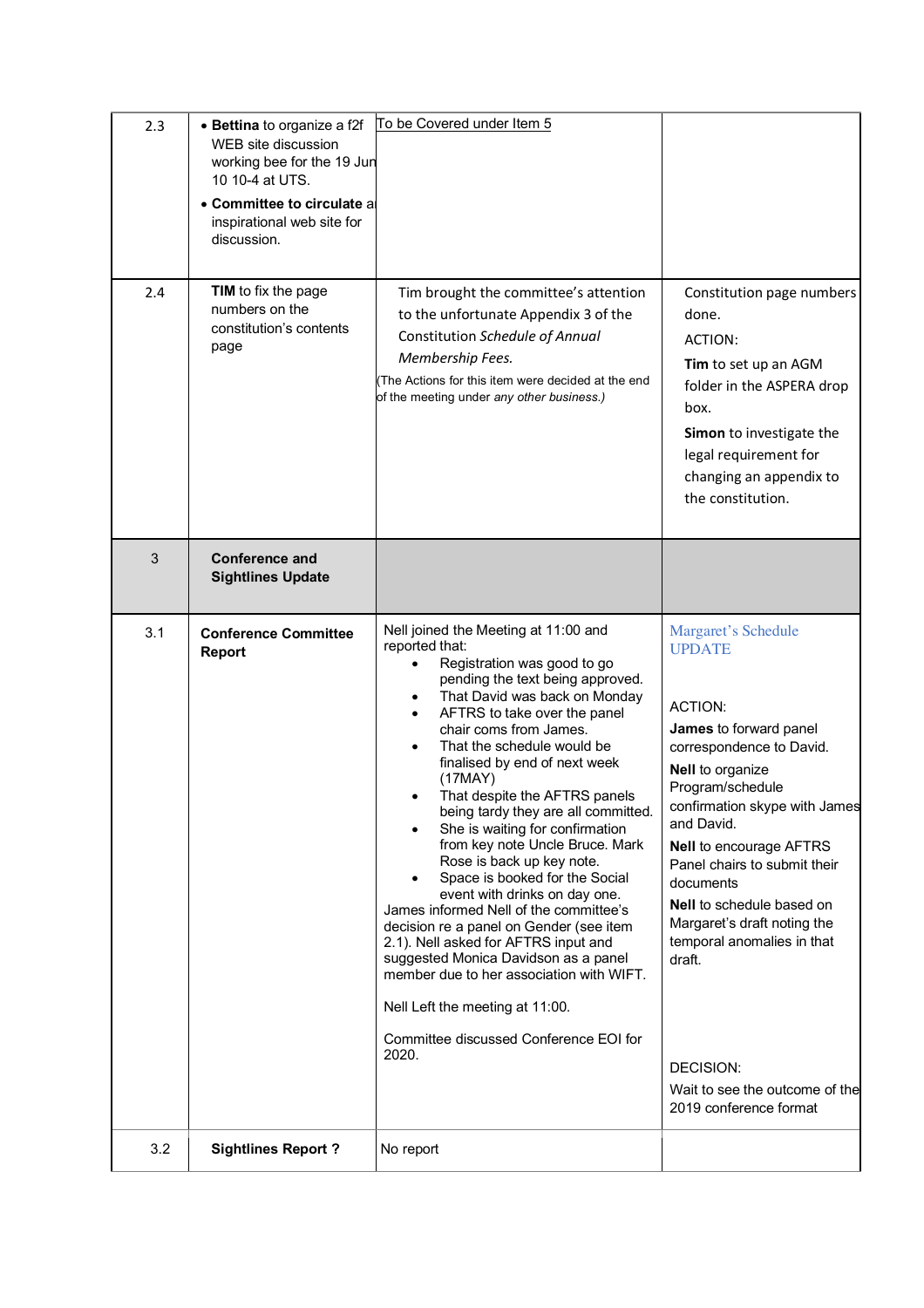| 4   | <b>Treasure report</b>                 |                                                                                                                                                                                                                                                                                                                                                                                                                                                                                                                                                                                                                                                                                                                                                                                        |                                                                                                               |
|-----|----------------------------------------|----------------------------------------------------------------------------------------------------------------------------------------------------------------------------------------------------------------------------------------------------------------------------------------------------------------------------------------------------------------------------------------------------------------------------------------------------------------------------------------------------------------------------------------------------------------------------------------------------------------------------------------------------------------------------------------------------------------------------------------------------------------------------------------|---------------------------------------------------------------------------------------------------------------|
|     |                                        | Simon that reported that some members<br>have paid and some are pending. James<br>noted that many institutions work on 60 day<br>accounts.<br>Otherwise all good.                                                                                                                                                                                                                                                                                                                                                                                                                                                                                                                                                                                                                      | DECISION:<br>To note the possibility of 60<br>Day accounts before sending<br>payment reminders.               |
| 5   | <b>Web Site</b>                        |                                                                                                                                                                                                                                                                                                                                                                                                                                                                                                                                                                                                                                                                                                                                                                                        |                                                                                                               |
| 5.1 | Wednesday 19th June<br>web working bee | Bettina informed the committee that a room<br>has been booked.<br>James brought the committee up to date on<br>an offline discussion Between Bettina and<br>James re the possibility of using a web<br>focused ASERA colleague to facilitate the<br>WEB f2f meeting, with the idea that they<br>would be able to guide and engage the<br>committee in the right questions thereby<br>increasing the possibility that we would walk<br>away from the f2f meeting with something<br>tangible.<br>The committee decided that this was a good<br>idea but that it is dependent on availability<br>without remuneration<br>In considering inspirational web sites, there<br>was further discussion that we have to be<br>pragmatic and realistic in our approach to the<br>ASPERA web site. | ACTION; Bettina to approach<br>possible UTS web focused<br>colleagues re facilitating the f2t<br>WEB meeting. |
| 6   | <b>RESEARCH</b>                        |                                                                                                                                                                                                                                                                                                                                                                                                                                                                                                                                                                                                                                                                                                                                                                                        |                                                                                                               |
| 6.1 |                                        | Screen Production Handbook   Craig reported that the Screen Production<br>Handbook was delivered to Palgrave on<br>Monday this week, and should be out in<br>December. It ended up being 35 chapters<br>long / 200,000 words. Many people from the<br>ASPERA community are featured.<br>Relatedly, conference papers from the 2018<br>conference will be published mid-year<br>in Refractory and the International Journal of<br>Creative Media Research.                                                                                                                                                                                                                                                                                                                              | For noting                                                                                                    |
| 6.2 | <b>HDR Focus</b>                       | Craig asked about the RSC focus into the<br>future. Noting Margaret's HDR Supervision<br>Panel in the conference, is it a good idea to<br>focus on HDR and Supervisor<br>issues/ideas/research from the conference<br>onwards, as part of the RSC's business? Are<br>there other areas that are felt to be more<br>important, e.g. gender equity, and/or, what                                                                                                                                                                                                                                                                                                                                                                                                                         | For noting                                                                                                    |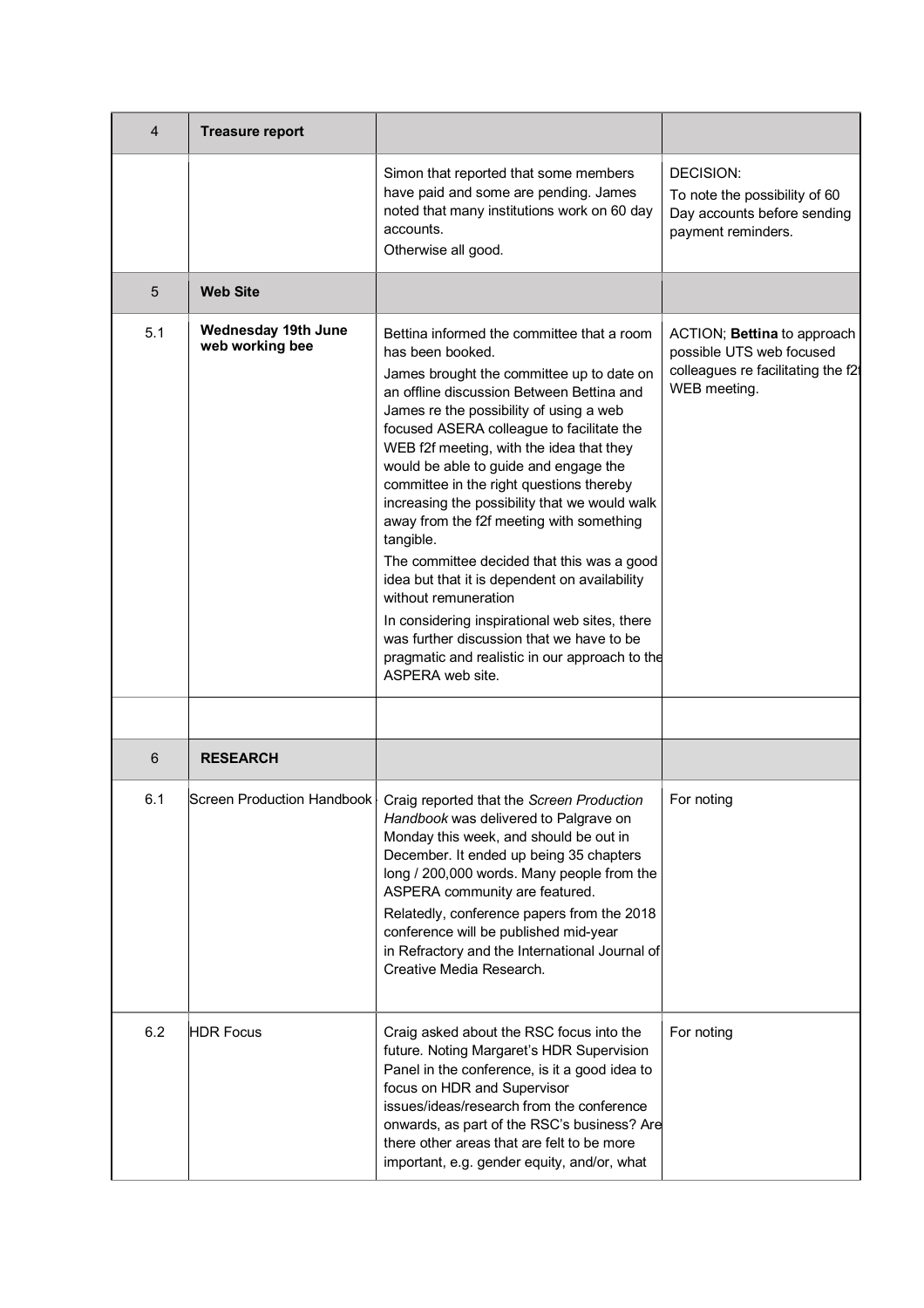|     |                                                  | else might the RSC focus on over the next<br>few years?                                                                                                                                                                                                                                                                                                                                                                                                                                |                                                                                                                              |
|-----|--------------------------------------------------|----------------------------------------------------------------------------------------------------------------------------------------------------------------------------------------------------------------------------------------------------------------------------------------------------------------------------------------------------------------------------------------------------------------------------------------------------------------------------------------|------------------------------------------------------------------------------------------------------------------------------|
| 6.3 | <b>ANZSRC</b>                                    | Craig noted that he is helping with a<br>response to the ANZSRC review via the<br>DDCA, but what about ASPERA? Does<br>ASPERA want to make a separate response.<br>or is it more powerful to come through the<br>DDCA, which is seeking to represent the<br>peak bodies? Other peak bodies are replying<br>via the DDCA, and this would seem a viable<br>option (power in numbers). The deadline for<br>the response is May 20th.<br>The committee decided to respond via the<br>DDCA. | <b>ACTION:</b><br><b>Craig to review DDCA</b><br>submission and circulate to the<br>committee for comment and<br>discussion. |
|     | <b>Other business and NEXT</b><br><b>MEETING</b> | Meeting ended 11:50<br>Next Meeting: Skype @ 13:00 Sydney Time,<br>31 MAY 2019.                                                                                                                                                                                                                                                                                                                                                                                                        |                                                                                                                              |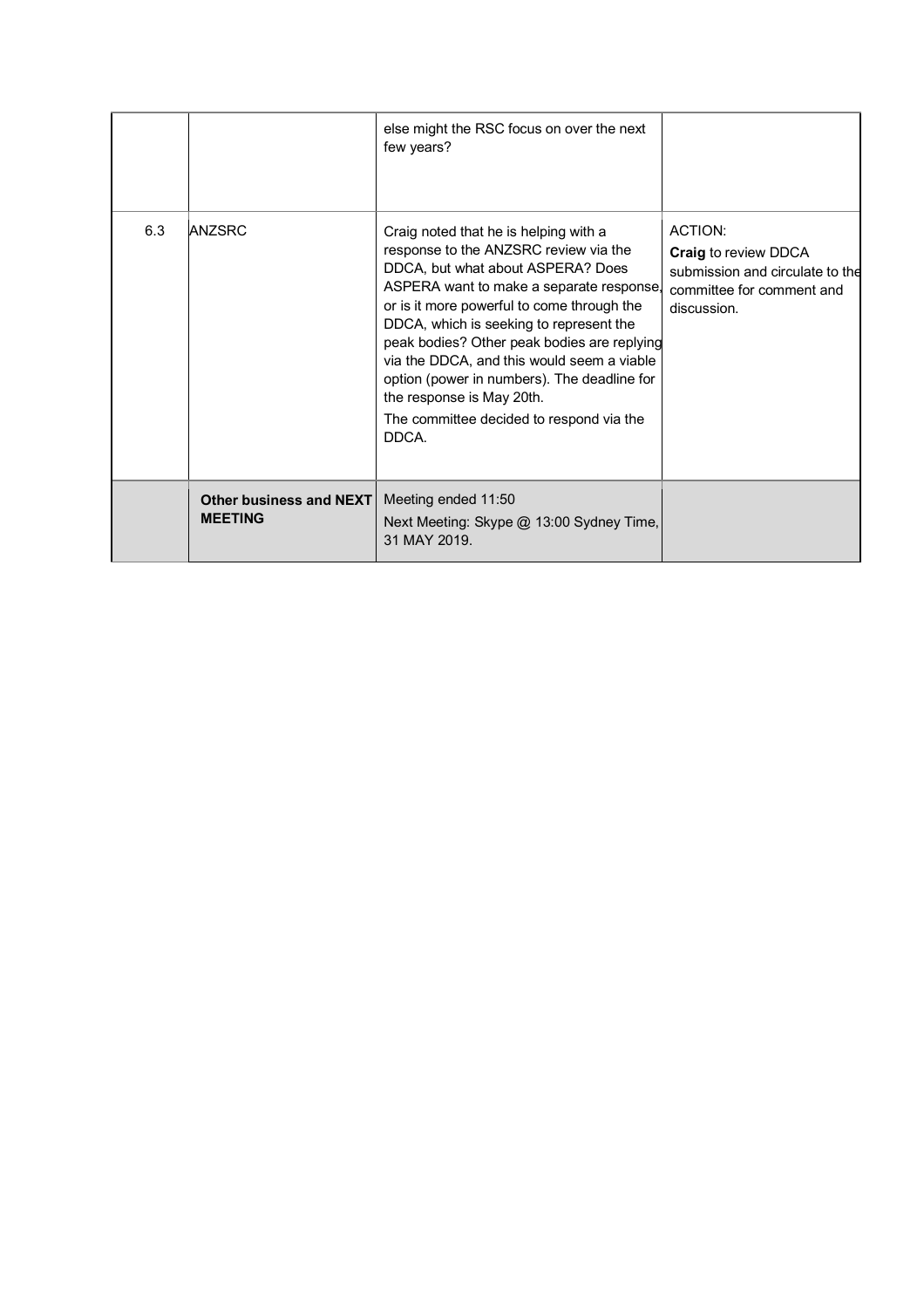#### ASPERA – ROLE OF TREASURER

Statutory Responsibilities

Treasurer

It is the duty of the treasurer of the association to ensure:

(a) that all money due to the association is collected and received and that all payments authorised by the association are made, and

(b) that correct books and accounts are kept showing the financial affairs of the association, including full details of all receipts and expenditure connected with the activities of the association.

Detailed Responsibilities

Collaborate with other members of the Executive on all decision-making.

Provide financial and corporate advice and guidance to the Committee to ensure that all decision-making complies with relevant statutes and accounting codes.

Draft an annual budget for the Committee to approve each year.

Provide the Committee with regular (at least quarterly) financial reports (actual v budget) so to ensure the Committee are aware of the financial position of the organisation.

Maintain proper books and records, including:

- 1. Membership Register
- 2. Accounting records (payments, receipts, debtors, creditors, general ledger)
- 3. Asset registers (if required)

Ensure annual invoices are issued and paid by members and prospective members.

Pay invoices for goods and services purchased by ASPERA.

Maintain ASPERA's bank account, issuing payments where needed.

Draft SW April 2019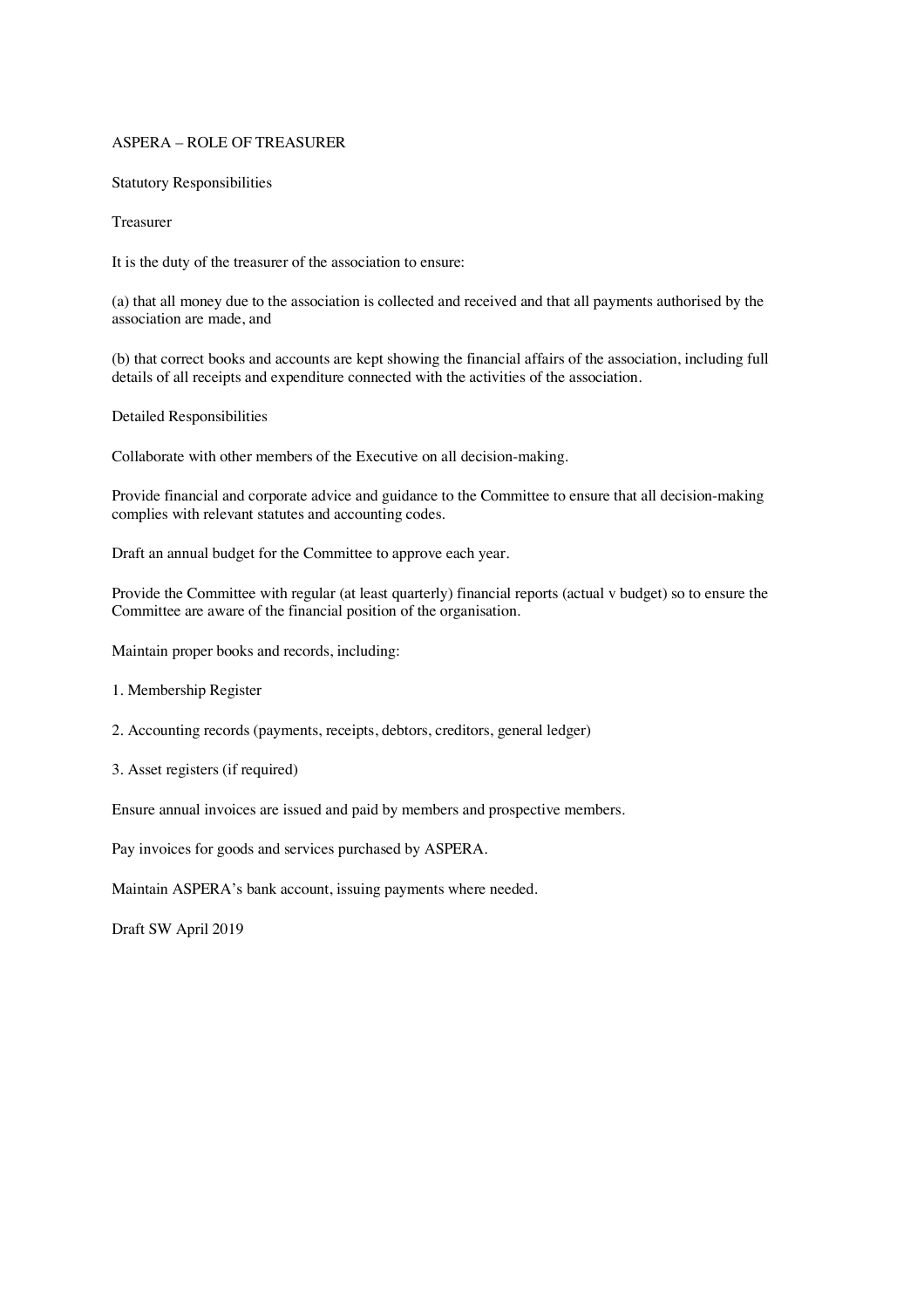# **ASPERA Secretary**

Regular duties

- Keep the minutes of, and prepare the agenda for, committee meetings and the AGM.
- $\bullet$  Be familiar with the constitution.
- Ensure that communications around the AGM are sent in accordance with the constitution.

Other things

- Be useful.
- Monitor the ASPERA email account and reply or bring to the committee's notice as necessary.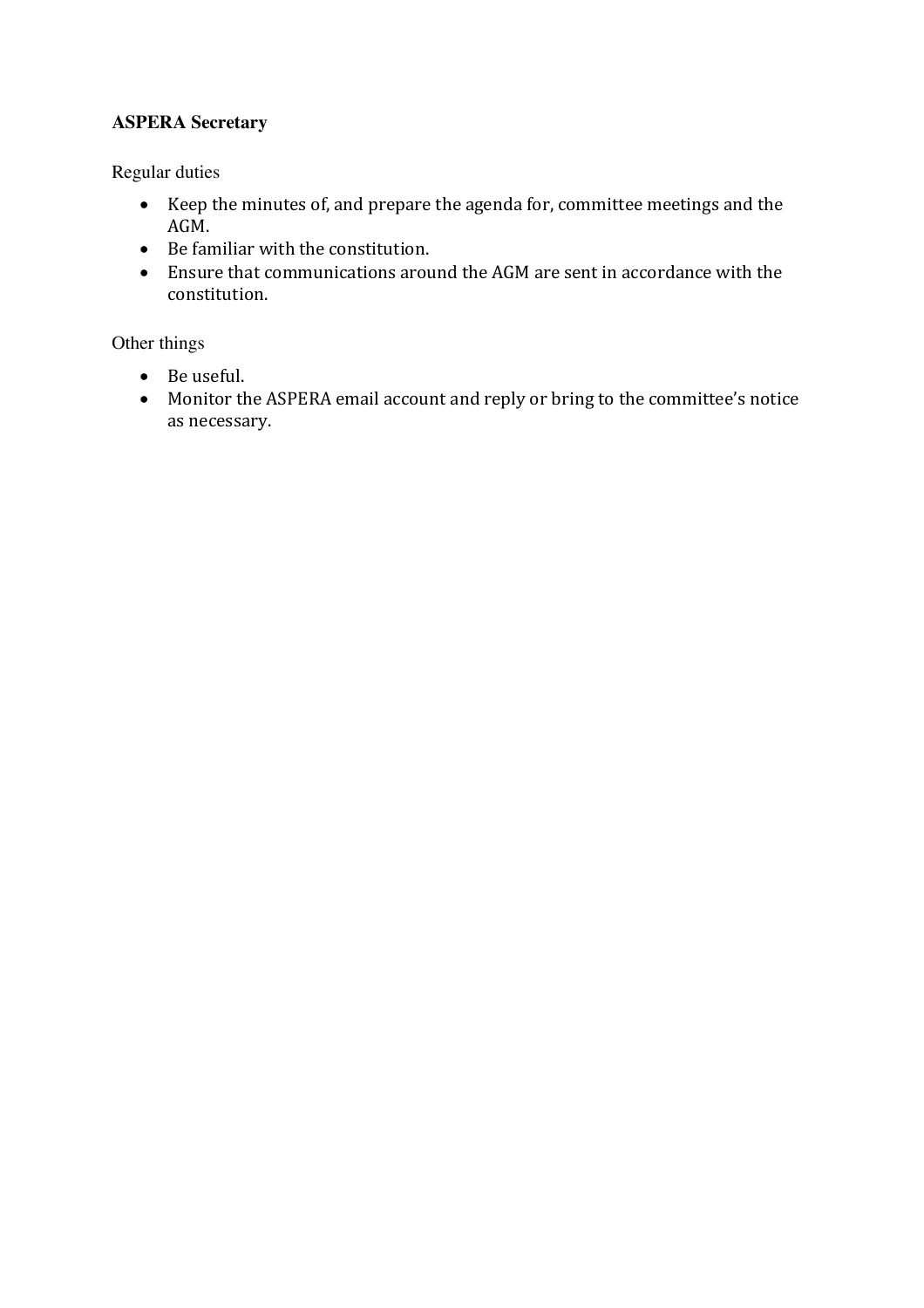Margaret's Schedule UPDATE

Potential Monday Schedule: Coffee 9-10.00 Panel 1 10-11.00 Panel 2 11.00-11.30 AM tea 11.30 - 12.00 Panel 3 12.15 - 1.00 Panel 4 1.00- 2.00 Lunch 2.00 - 2.45 Keynote: Uncle Bruce Pascoe AFTRS 2.45 - 3.00 Panel 5 3.00-3.30 PM tea 3.30 - 4.15 Panel 6 4.15 - 5.00 Panel 7 Networking Event

Potential Tuesday Schedule: Coffee 9-10 Keynote 10-11.00 Panel 8 11.00 - 12 Panel 9 12 - 1.00 Lunch 1.00- 2.00 Panel 10 2.00 - 2.15 Panel 11 2.15-3.00 PM Tea 3.00 - 3.15 Panel 12 3.15 - 4.00 Panel 13 4.00 - 4.45 Panel 14 4.45-5.00 Close

Panel 1: Screen Production Research and Creative Practice/Research Jordon and Balfour AFTRS Emerging Creative Practices

Panel 2: Screen Production Research: ERA, HDR Verdon , Kerrigan, Schlesher Distinguishing Roles for Creative Practice Research

Panel 3: Screen Production Research: ERA, HDR Batty, Berry, Dooley, Frankham, McVeigh Training ASPERA HDR supervisor gaps (Monday am or early pm presentation please)

Panel 4: Screen Production & Pedagogy Newton and Avenall AFTRS Flipping the Class at film school

## KEYNOTE

Panel 5 Creative Practice and Creative Practice Pedagogies